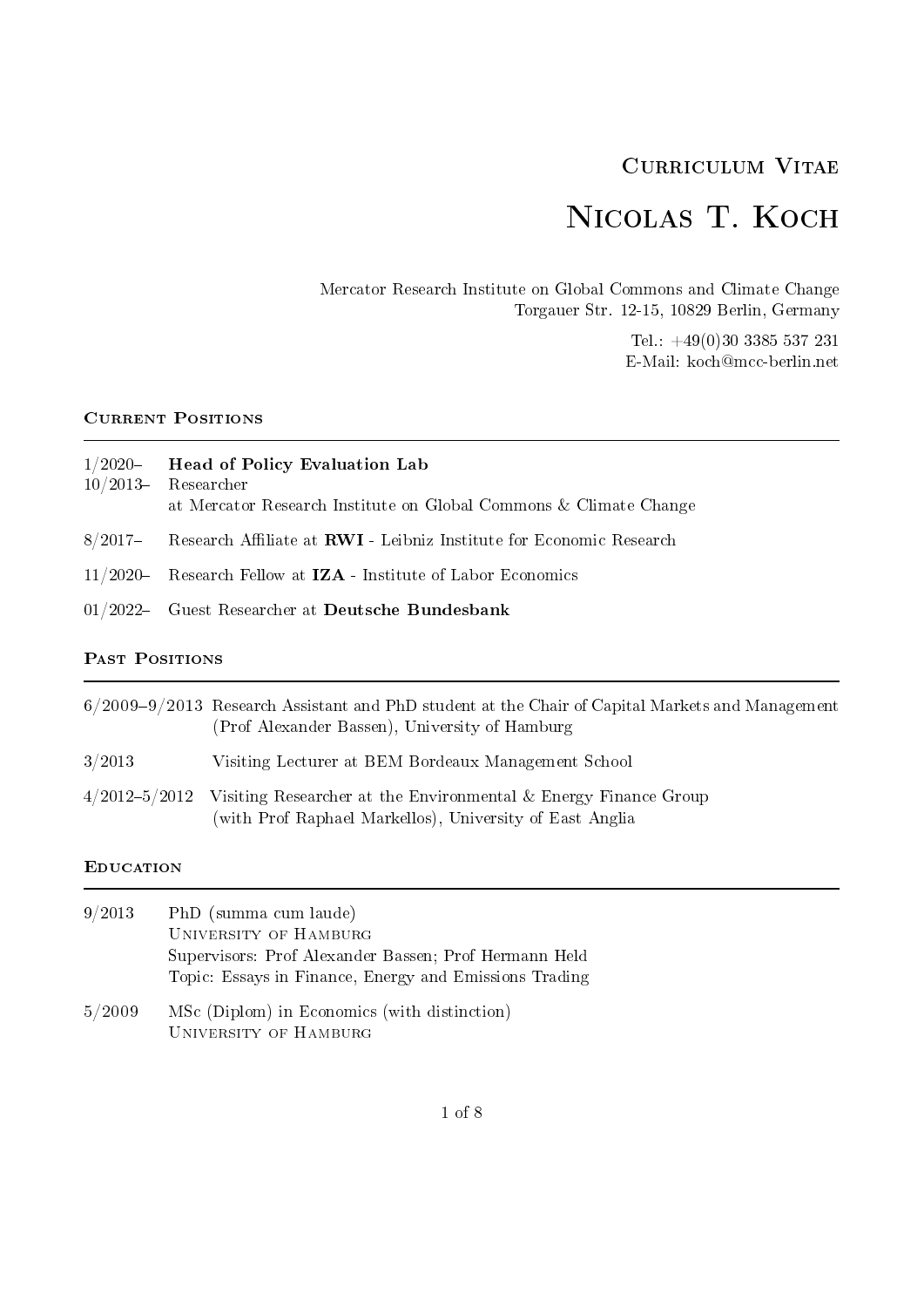Undergraduate and Graduate Studies in Economics UNIVERSITY OF HAMBURG  $(2006-09)$ UNIVERSITÉ PARIS I PANTHÉON-SORBONNE (2007-08) CHRISTIAN ALBRECHTS UNIVERSITY KIEL (2005-06) PHILIPPS-UNIVERSITY MARBURG (2003-05)

#### **RESEARCH**

#### Research Interest

Environmental and Energy Economics, Urban and Transportation Economics, Health Economics, and Applied Microeconomics

#### Journal Articles

Koch, N., Themann, M. (2022): Catching up and falling behind: Cross-country evidence on the impact of the EU ETS on firm productivity, Resource and Energy Economics, in press.

Koch, N., Ritter, N., Rohlf, A., Scarazzato, F. (2022): When is the electric vehicle market self-sustaining? Evidence from Norway, *Energy Economics*, 110, 105991.

Kraus, S., Liu, J., Koch, N., Fuss, S. (2021): No aggregate deforestation reductions from rollout of community land titles in Indonesia yet, *Proceedings of the National Academy of* Sciences, 118 (43).

Khanna, T., Baiocchi, G., Callaghan, M., Creutzig, F., Guias, H., Haddaway, N., Hirth, L., Javaid, A., Koch, N., Laukemper, S., Löschel, A., Zamora, M., Minx, J. (2021): A multicountry meta-analysis on the role of behavioral change in reducing energy consumption and CO2 emissions in residential buildings, Nature Energy, 6, 925-932.

Kraus, S., Koch, N. (2021): Provisional COVID-19 infrastructure induces large, rapid increases in cycling, Proceedings of the National Academy of Sciences, 118 (15).

Creutzig, F., Javaid, A., Koch, N., Knopf, B., Mattioli, B., Edenhofer, O. (2020): Adjust urban and rural road pricing for fair mobility, Nature Climate Change, 10, 591-594.

Rohlf, A., Holub, F., Koch, N., Ritter, N. (2020): The effect of clean air on pharmaceutical expenditures, Economics Letters, 192, 109-221.

Koch, N., Basse Mama, H. (2019): Does the EU Emissions Trading System induce investment leakage? Evidence from German multinational firms, *Energy Economics*, 81, 479-492.

Koch, N., zu Ermgassen, E., Wehkamp, J., Oliveira Filho, F., Schwerhoff, G. (2019): Agricultural Productivity and Forest Conservation: Evidence from the Brazilian Amazon, American Journal of Agricultural Economics, 101(3), 919-940.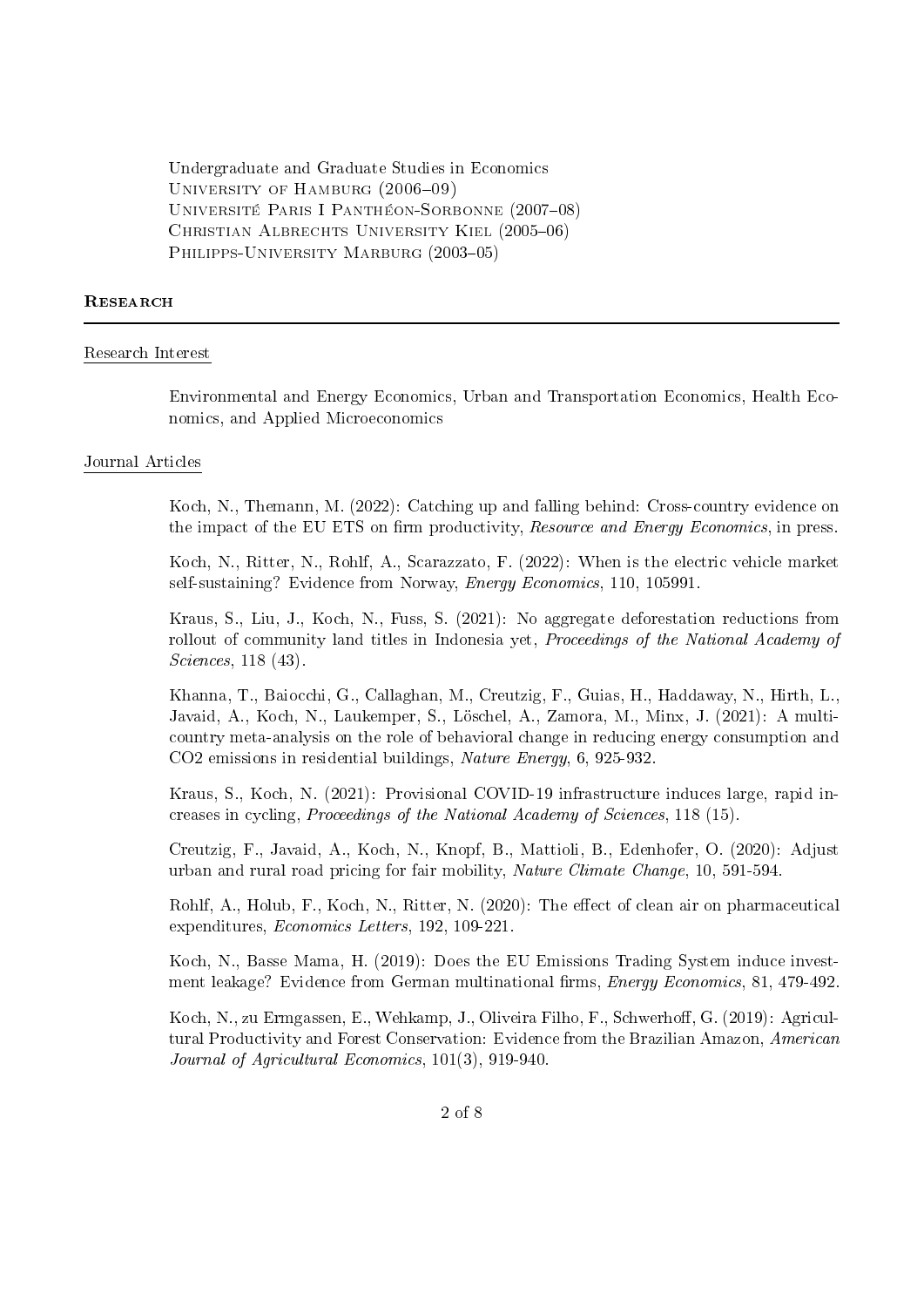Fuss, S., Flachsland, C., Koch, N., Kornek, U., Knopf, B., Edenhofer, O. (2018): An assessment framework for intertemporal economic performance of cap-and-trade systems: Lessons from the EU-ETS, Review of Environmental Economics and Policy, 12(2), 220-241.

Grosjean, G., Fuss, S., Koch, N., Bodirsky, B., De Cara, S., Acworth, W. (2018): Options to overcome the barriers to pricing European agricultural emissions, *Climate Policy*,  $18(2)$ . 151-169.

Golub, A., Fuss, S., Lubowski, R., Hiller, J., Khabarov, N., Koch, N., Krasovskii, A., Kraxner, F., Laing, T., Obersteiner, M., Palmer, C., Piris-Cabezas, P., Reuter, W., Szolgayová, J., Taschini, L. Wehkamp, J. (2018): Escaping the climate policy uncertainty trap: options contracts for REDD+, Climate Policy, 18(10), 1227-1234.

Wehkamp, J., Pietsch, S., Fuss, S., Gusti, M., Reuter, W., Koch, N., Kindermann, G., Kraxner, F. (2018): Accounting for institutional quality in global forest modeling, *Environ*mental Modelling & Software, 102, 250-259.

Zimmer, A., Koch, N. (2017): Fuel Consumption Dynamics in Europe: Tax Reform Implications for Air Pollution and Carbon Emissions, Transportation Research Part A: Policy and Practice, 106, 22-50.

Wehkamp, J., Koch, N., Fuss, S., (2017): Governance and deforestation - A meta-analysis in economics, Ecological Economics, 144, 214-227.

Algieri, B., Kalkuhl, M., Koch, N. (2017): A tale of two tails: Explaining extreme events in financialized agricultural markets, Food Policy, 69, 256-269.

Koch, N., Reuter, W., Fuss, S., Grosjean, G. (2017): Permits vs. offsets under investment uncertainty, Resource and Energy Economics, 49, 33-47.

Koch, N., Grosjean, G., Fuss, S., Edenhofer, O. (2016): Politics matters: Regulatory events as catalysts for price formation under cap-and-trade, Journal of Environmental Economics and Management, 78, 121-139.

Koch, N., Fuss, S., Grosjean, G., Edenhofer, O. (2014): Causes of the EU ETS price drop: Recession, CDM, renewable policies or a bit of everything?—New evidence,  $Energy$  Policy, 73, 676-685.

Koch, N. (2014): Tail events: A new approach to understanding extreme energy commodity prices, Energy Economics, 43, 195-205.

Koch, N. (2014): Dynamic linkages among carbon, energy and financial markets: A smooth transition approach, Applied Economics, 46, 715-729.

Koch, N., Bassen, A. (2013): Valuing the carbon exposure of European utilities. The role of fuel mix, permit allocation and replacement investments, *Energy Economics*, 36, 431-443.

Basse-Mama, H., Koch, N., Bassen, A., Bank, T. (2013): Valuation effects of corporate strategic transactions in the cleantech industry, Journal of Business Economics, April 2013.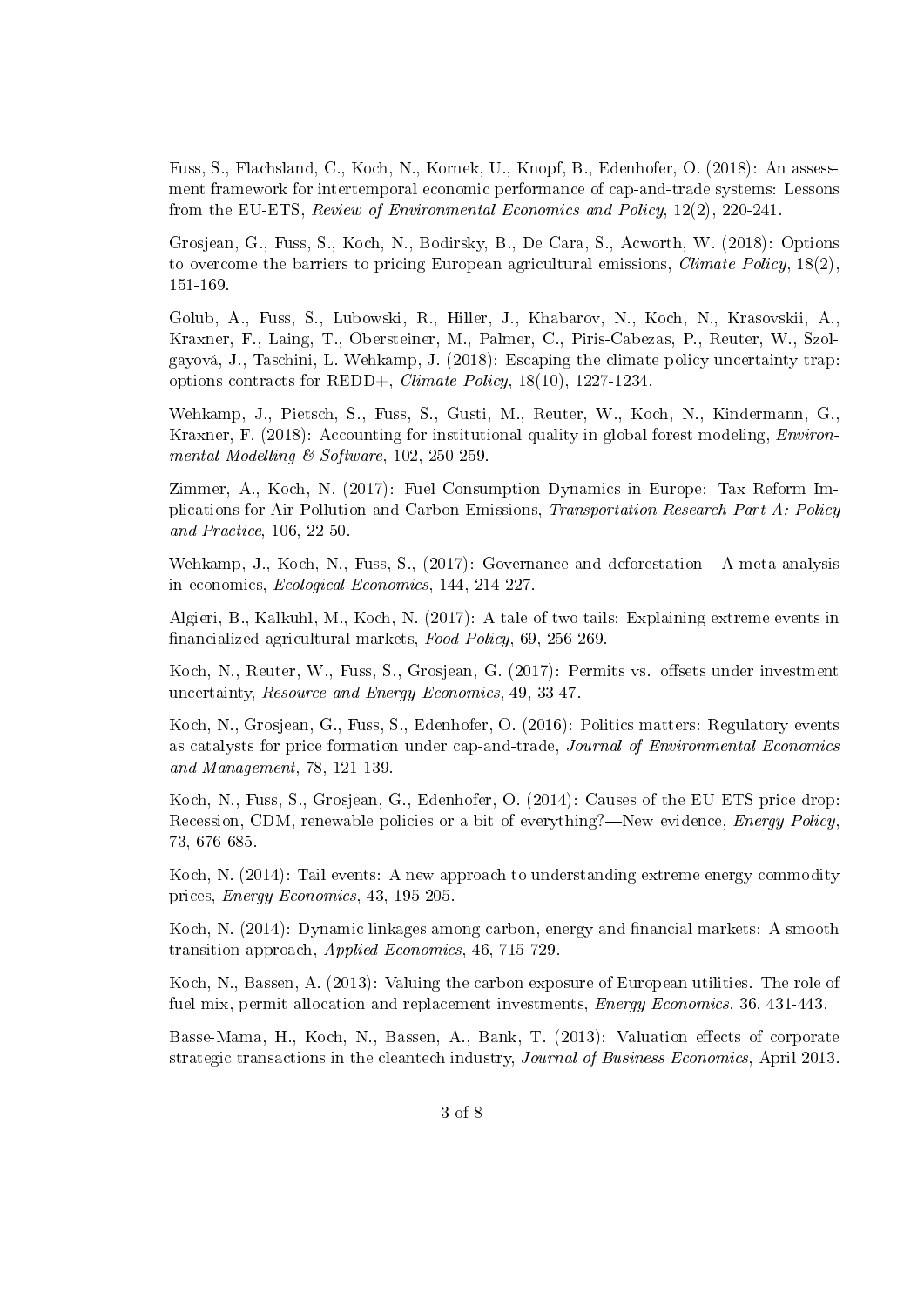#### Working Papers

Arlinghaus, J., Bittner, C., Götz, M., Koch, N. (2022): Carbon pricing and credit reallocation. [work-in-progress]

Koch, N., Naumann, L., Pretis, F., Ritter, N., Schwarz, M. (2022): Attributing agnosticallydetected large reductions in road CO2 emissions to policy mixes. [R&R Nature Energy]

Klauber, H., Holub, F., Koch, N., Pestel, N., Ritter, N., Rohlf, A. (2021): Killing Prescriptions Softly: Low Emission Zones and Child Health from Birth to School, IZA DP No. 14376 [R&R AEJ: Policy]

Haywood, L., Janser, M., Koch, N. (2021): The Welfare Costs of Job Loss and Decarbonization-Evidence from Germany's Coal Phase Out, IZA DP No. 14464 [R&R JAERE]

Kraus, S., Heilmayr, R., Koch, N. (2020): Spillovers to manufacturing plants from multimillion dollar plantations: evidence from the Indonesian palm oil boom. [R&R JAERE]

Helm, I., Koch, N., Rohlf, A. (2021): The Effects of Cash for Clunkers on Local Air Quality. [R&R JUE]

Bachelet, M., Kalkuhl, M., Koch, N. (2021): What If Working from Home Will Stick? Distributional and Climate Impacts for Germany, IZA DP No. 14642.

Arlinghaus, J., Koch, N. (2022): Tax and the city: The welfare impact of using second-best uniform taxes to address traffic congestion. EAERE 2022 Conference Paper.

Koch, N., Ritter, N., Rohlf, A., Thies, B. (2021): Machine Learning from Big GPS Data about the Heterogeneous Costs of Congestion. EAERE 2021 Conference Paper.

Haywood, L., Koch, N., Pinke, C., Silva, O. (2021): The decline of coal and local labour markets Evidence from a managed transition in Germany, UEA 2021 Conference Paper.

Klauber, H., Kraus, S., Koch, N. (2020): Effects of thermal inversion induced air pollution on COVID-19, arXiv:2011.11127.

Burghaus, K., Koch, N., Bauer, J., Edenhofer, E. (2018): Lobbying, relocation risk and allocation of free allowances in the EU ETS, CPLC Conference Paper.

Koch, N., Markellos, R. (2016): The pricing of environmental risks with non-pecuniary benefits, EAERE 2017 Conference Paper.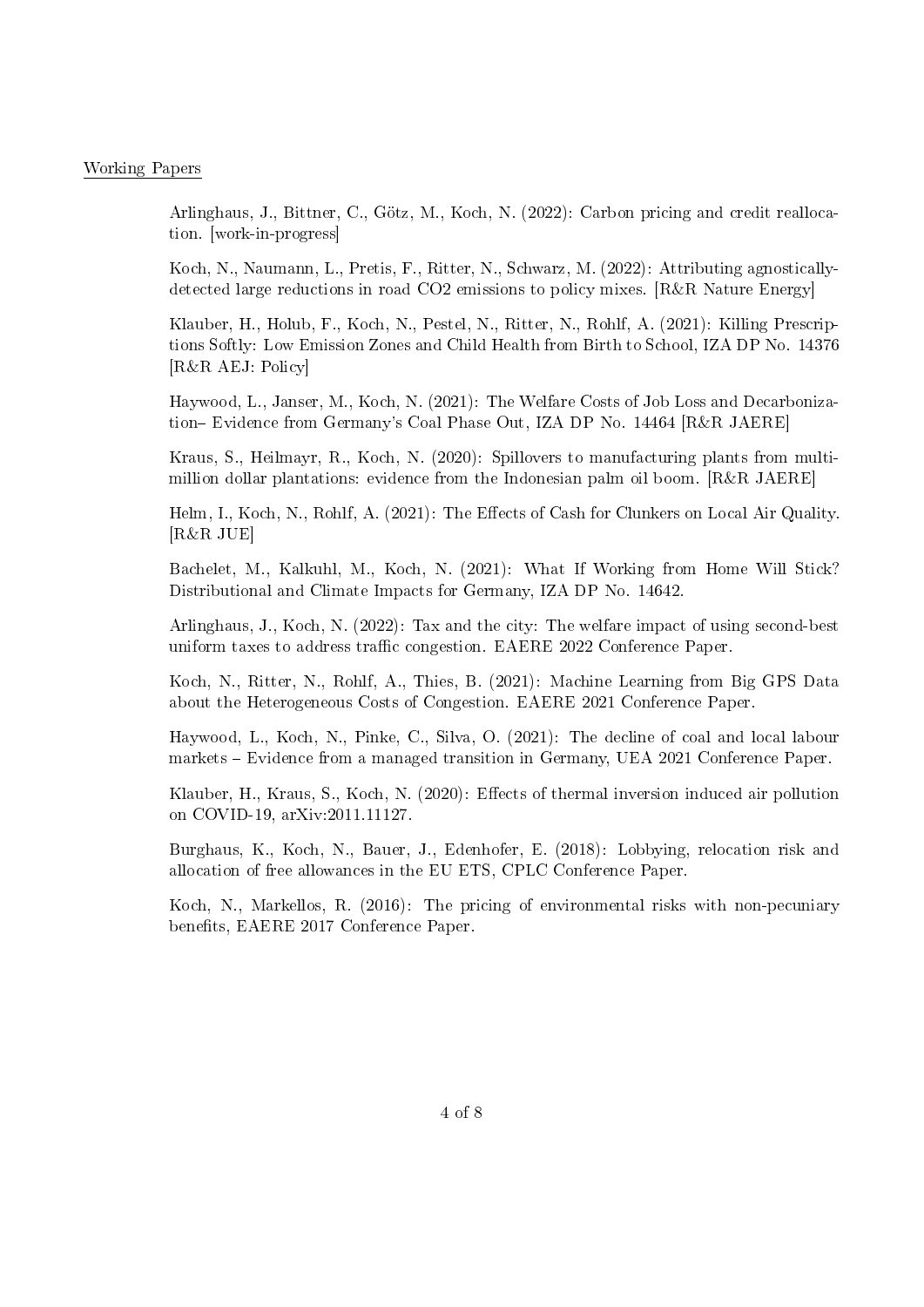#### Media coverage

BR, Deutschlandfunk, FAZ, Frankfurter Rundschau, Forbes, Handelsblatt, Süddeutsche Zeitung, Tagesspiegel, taz, The New York Times, WDR, Welt, Wirtschaftswoche, ZDF, Zeit

#### SCHOLARSHIPS AND AWARDS

- 2011-12 PhD scholarship of Wissenschaftsförderung der Sparkassen-Finanzgruppe e.V.
- 2009 David-Kopf Award for the best master thesis of the year 2009 (www.david-kopf.com)

#### Research Grants

- 202023 Kopernikus-Projekt Ariadne: Evidenzbasiertes Assessment für die Gestaltung der deutschen Energiewende" funded by BMBF - Work Package Leader
- 2020–22 "Green & Inclusive Mobility Project" funded by the Sustainability Council of the Volkswagen Group - Project Leader
- 2018–20 "The Next Generation Policy Project" funded by the Sustainability Council of the Volkswagen Group - Project Leader
- 2017-20 "START: Australian-German Energy Transition Hub" funded by BMBF Work Package Leader
- 201721 RESTORE+: Addressing Landscape Restoration on Degraded Land in Indonesia and Brazil" funded by the IKI of BMU - Co-Principal Investigator
- 201620 Delivering Incentives to End Deforestation: Global Ambition, Private/Public Finance and Zero-Deforestation Supply Chains" funded by NORAD - Co-Principal Investigator
- 2013–15 "Options Market and Risk-Reduction Tools for REDD+" funded by NORAD Co-Principal Investigator

#### Talks at Conferences, Seminars & Workshops

EAERE (2021, 2020, 2019, 2017, 2016), AERE (2017), WCERE (2018), Urban Economics Meeting (2020), Maastricht University (2022), OECD (2022), Humboldt-Universität zu Berlin (2022), EC2 Conference (2021), TWEEDS (2020), FSR Climate Annual Conference (2020, 2015), ZEW (2018), University of Hamburg (2016), International Symposium on Energy and Finance Issues (2015), envevon (2015), AARES (2015), Tsinghua University (2015), Paris Dauphine (2014), University of Valencia (2014), Energy Finance Conference (2013), European Energy Market Conference (2013), PRI-CBERN Academic Network Conference (2012), BIEE Conference (2012), Conference on Computational & Financial Econometrics (2011), IAEE Conference (2010), GEE Workshop (2010)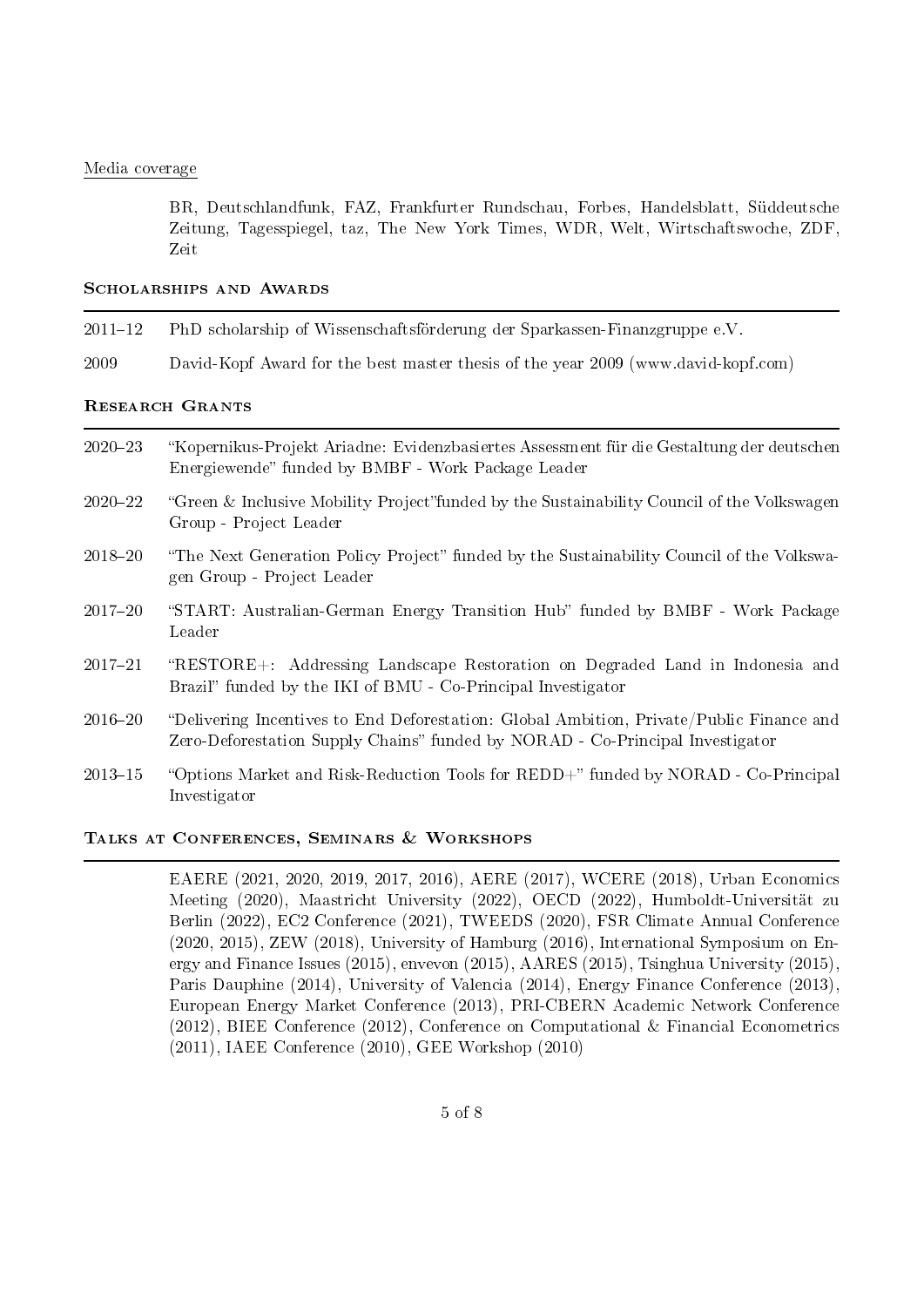## Organized Workshops and Stakeholder Events

| $2020 -$ | Co-organizer of the Research Seminar on Environmental, Resource and Climate Economics<br>(RSERC) with TU Berlin, HU, DIW, RWI, and PIK              |
|----------|-----------------------------------------------------------------------------------------------------------------------------------------------------|
| 2022     | Organizer, Round table on "Verkehrswende in Zeiten dramatisch steigender Energiepreise"<br>with German ministries, industry organizations, and NGOs |
| 2021     | Organizer, Joint stakeholder workshop by OECD and MCC, "Which COVID 19 fiscal recov-<br>ery packages accelerate green and inclusive transport"      |
| 2021     | Organizer, Round table on combustion engine ban proposed in the EU Fit-for-55 package<br>with BMF, BMWi, BMVI, and BMU                              |
| 2021     | Member of Local Scientific Committee of 26th Annual Conference of the European Associ-<br>ation of Environmental and Resource Economists (EAERE)    |
| 2020     | Member of Local Scientific Committee of 25th Annual Conference of the European Associ-<br>ation of Environmental and Resource Economists (EAERE)    |

## Advisory Panels

- 2020-21 Lead author, Versorgungs Report "Klima und Gesundheit", AOK
- 2018-22 Technical Advisor, Sustainability Council of the Volkswagen Group
- 2014 Co-lead author, Policy Position Paper "Reform Options for the European Emissions Trading System (EU ETS)" (presented to European Commission), European Council of Academies of Applied Sciences, Technologies and Engineering (Euro-CASE)

# Slected Policy Talks

| 2021 | Keynote, Nationaler Qualitätskongress Gesundheit, "Klimawandel und Gesundheit was kommt<br>auf uns zu?"                                                        |
|------|----------------------------------------------------------------------------------------------------------------------------------------------------------------|
| 2021 | Keynote, Landeszentrale für politische Bildung Thüringen, "Klimawandel und Corona Pan-<br>demie: Zwei Krisen, eine Strategie"                                  |
| 2021 | Invited Technical Speaker, Kopernikus Symposium, "Energiesteuerreform und Sektorkop-<br>plung am Beispiel des Verkehrsbereichs"                                |
| 2020 | Keynote and Panelist, Loccumer Finanztage, "Die Verkehrswende im Geflecht aus nationalem<br>Emissionshandel, regulatorischen Vorgaben und Infrastrukturbedarf" |
| 2019 | Keynote and Panelist, Forum Klimaökonomie, "Ist das Klimapaket sozialverträglich gestal-<br>$\text{tet}$ ?"                                                    |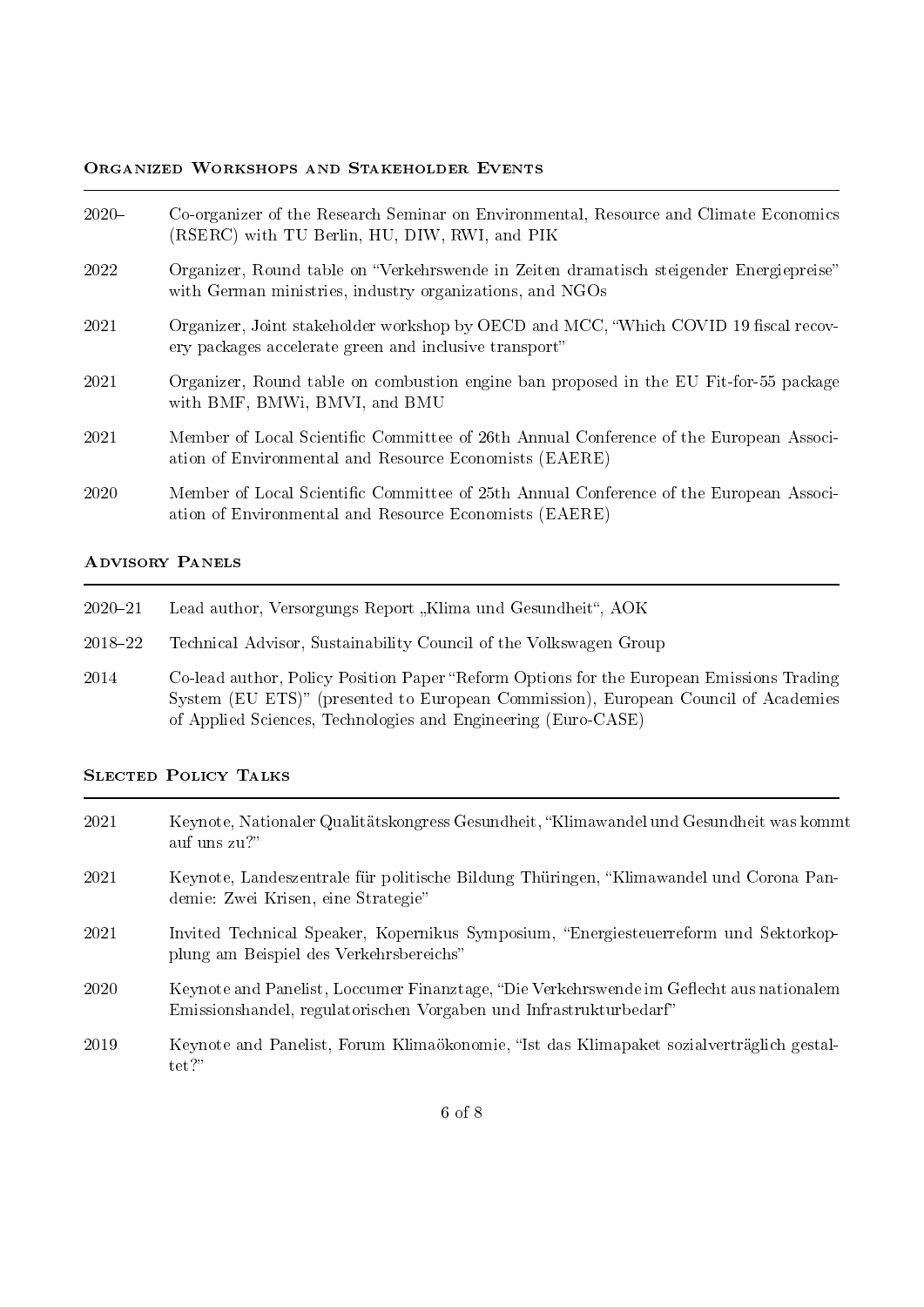#### Referee Service

American Journal of Agricultural Economics; Climate Policy; Climatic Change; Ecological Economics; Economic Modelling; Energy Economics; Energy Policy; Journal of Applied Statistics; Journal of Environmental Economics and Management; Journal of the Association of Environmental and Resource Economists; Nature Climate Change; Nature Sustainability; Macroeconomic Dynamics; Scandinavian Journal of Economics

#### TEACHING EXPERIENCE

The Distributional Effects of Environmental Policy (PhD) Summer School Lecture (English) Kiel Institute Summer School on Economic Policy, September 1-2, 2021 Climate policy analysis (Master) Seminar (English) with Matthias Kalkuhl University of Potsdam, Summer 2020 and 2021 Statistics II – Time Series, Panel Data and Limited Dependent Variables (Master) Lecture (English) with Jan Christoph Minx Hertie School of Governance, Winter 2015 and 2016 The Economics of Climate Change (Lecture by Ottmar Edenhofer) (Master) Tutorial (English) with Jan Steckel/Gregor Schwerhoff/Lion Hirth Technical University of Berlin, Summer 2014 and 2015 Environmental, Social, Governance (ESG) and Capital Markets (Master) Lecture (English) BEM Bordeaux Management School, March 2013 Valuation (Bachelor) Seminar (German) University of Hamburg, Summer 2010 and 2013, Winter 2010, 2011, 2012 Investments (Bachelor) Two tutorials (German) University of Hamburg, Winter 2009, 2010, 2011, 2012 Financial Management (Executive Education) Lecture (German) University of Hamburg, Summer 2012, 2013, 2014, 2015, 2016, 2018, 2019 Environmental, Social and Corporate Governance (Bachelor) Lecture (German) with Alexander Bassen

University of Hamburg, Summer 2010